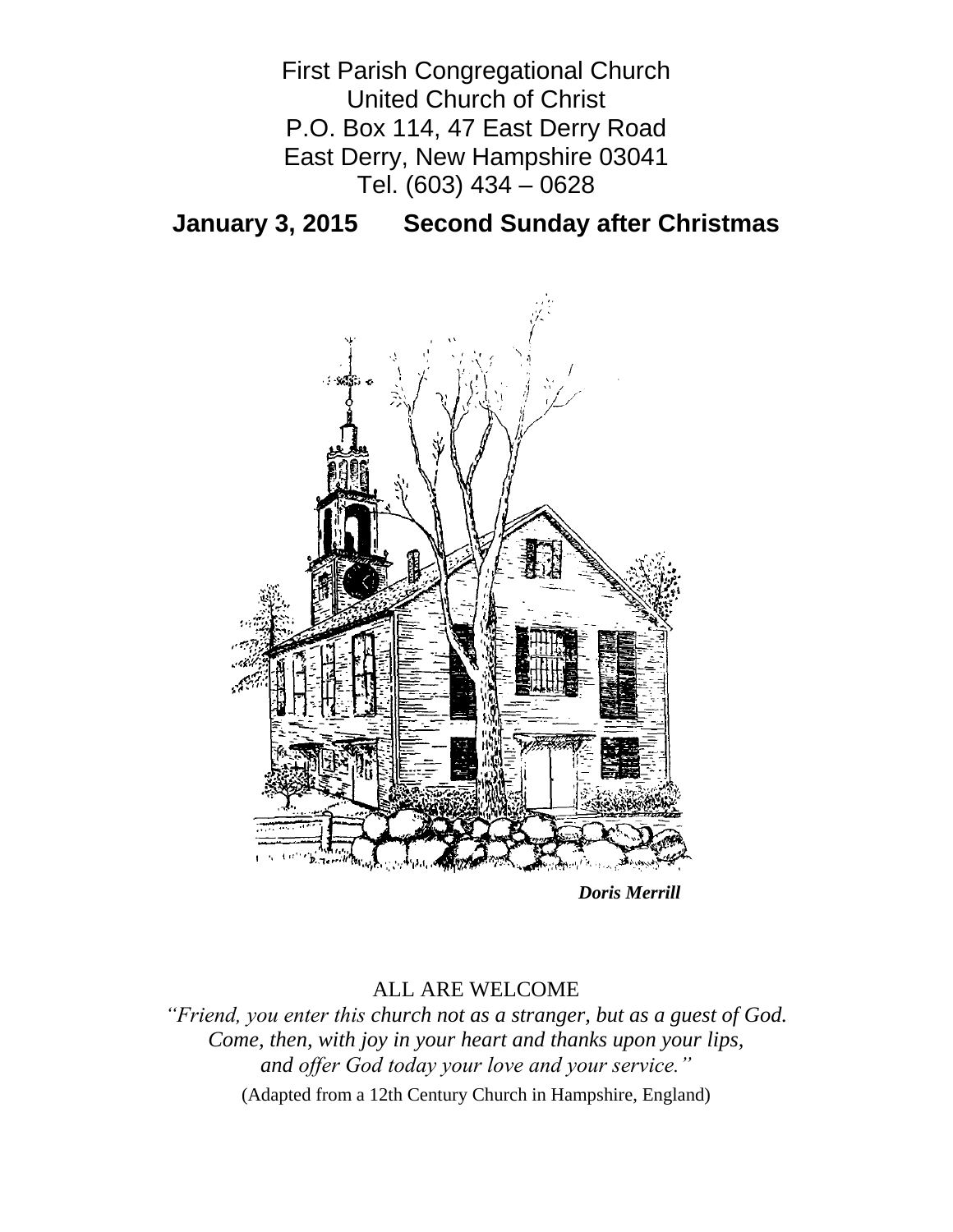# *January 3, 2015**Second Sunday after Christmas*

**Jesus said:** '*Come, you that are blessed by my Father, inherit the kingdom prepared for you from the foundation of the world; for I was hungry and you gave me food, I was thirsty and you gave me something to drink, I was a stranger and you welcomed me, I was naked and you gave me clothing, I was sick and you took care of me, I was in prison and you visited me*.' (Matthew 25:34-36)

WELCOME & ANNOUNCEMENTS & JOYS AND CONCERNS

#### **WE GATHER INTO THE PRESENCE OF GOD**

MOMENT OF SILENCE **Lighting the Candles** 

\*HYMN NO. 148 *"What Child is This?"*

\*CALL TO WORSHIP RESPONSE

One: This is a time for beginnings, a time to encounter God.

**All: God is the Alpha and the Omega, the beginning and the end.**

One: Look to the heavens and wonder at the magnitude of space.

**All: God calls us to minister to all God's children.**

#### \*PRAYER OF INVOCATION (in unison)

**God of creation and newness, we bring you our past, that it may teach us. We bring our future, that it may be blessed with vision and hope. We bring this present moment, that you may fill it with your transforming presence. We want to be part of your new heaven and new earth. We seek to enjoy your creation without destroying it. Teach us, guide us, love us into your will. Amen.**

\*SONG OF PRAISE #759 – **Glory to the Creator, the Christ, the Holy Spirit,**

 **Three in One; as it was in the beginning, is now,** 

 **and ever shall be, world without end. Amen. Amen.**

#### CALL TO CONFESSION

Jesus promised a time of judgment when our faithfulness to God and one another would be tested. Let us seek forgiveness.

## **PRAYER OF CONFESSION (in unison)**

**O God, you have entrusted to us the stewardship of the earth. We confess that we have seen the hungry without giving food, the thirsty without digging wells to fill their cups, the homeless without standing beside them to build shelters from the cold. Forgive our misjudgments, our inaction, our lukewarm faith, we pray in Jesus' name. Amen.**

#### ASSURANCE OF FORGIVENESS

God is making all things new. Our past does not prescribe our future. God will dwell with us to make us a new people, responsive to God's eternal design.

## **WE INVITE FORWARD GOD'S LITTLE CHILDREN**

#### CHILDREN'S OFFERING

## PRAYER OF DEDICATION (in unison)

**Dear God, we offer you our gifts with thanks and praise, be with us and guide us all of our days. Teach us how to love each other, and to shine your light into the world. Amen.**

CHILDREN'S MESSAGE **Pastor Deborah** Pastor Deborah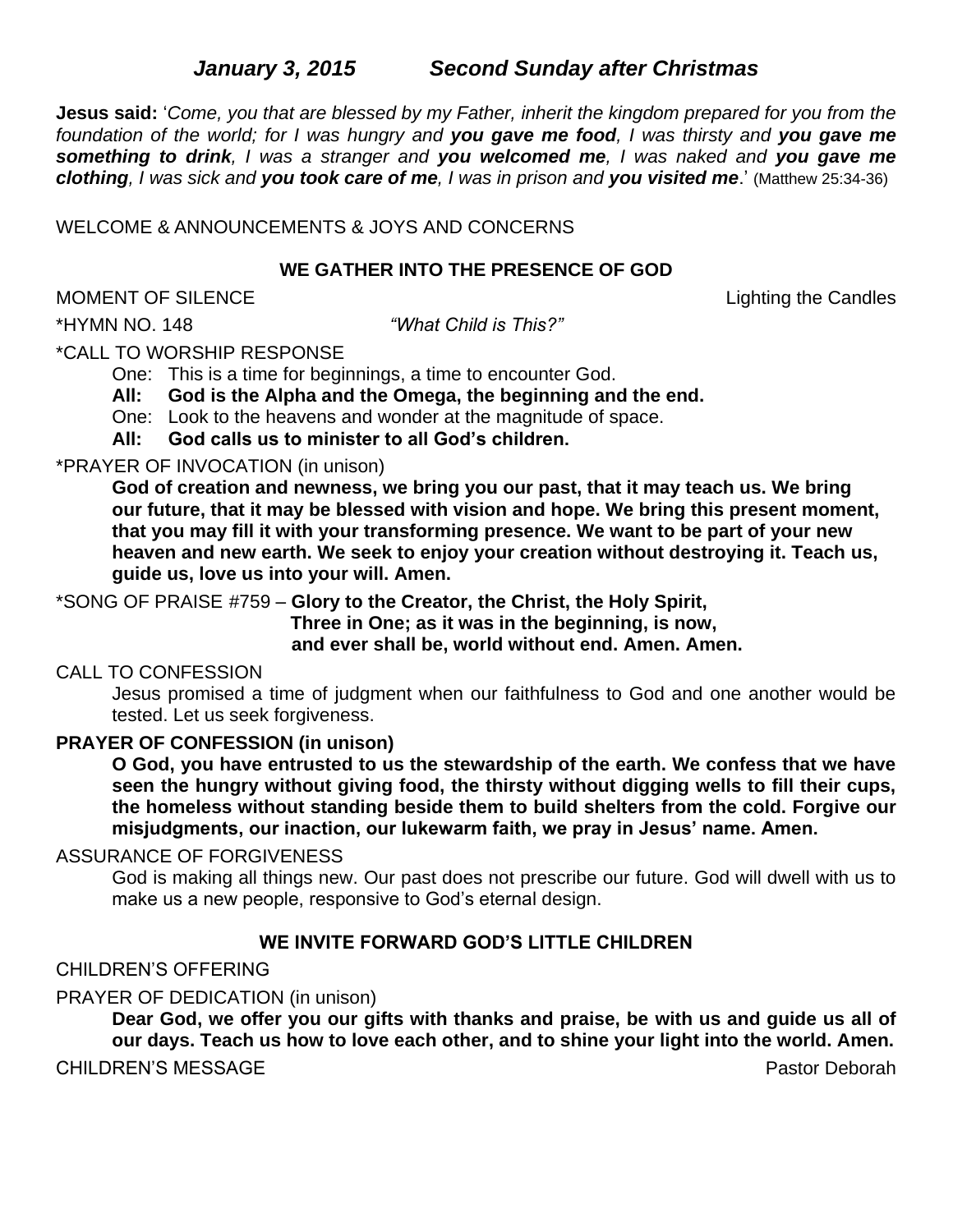#### Followed by THE LORD'S PRAYER

**Our Father, who art in heaven, Hallowed be Thy name. Thy kingdom come; Thy will be done; on earth as it is in heaven. Give us this day our daily bread and forgive us our debts as we forgive our debtors. Lead us not into temptation, but deliver us from evil; for Thine is the Kingdom, and the Power, and the Glory forever. Amen.** 

## **THE SACRAMENT OF HOLY COMMUNION**

HYMN NO. 336 *"Here, O My Lord, I See You" (Communion, v. 1, 2, & 5)*

INVITATION TO THE TABLE

PRAYER of CONSECRATION

OUR SACRED STORY: JESUS in the BREAKING of the BREAD and CUP POURED OUT

## SHARING the MEAL

Pastor Deborah says the words of institution: **"This is the body of Christ, broken for you."** You may eat the bread when you receive it. This symbolizes that we, each, have a private relationship with God. Please hold the cup until everyone is served. We will drink the Cup of Salvation in unison, which symbolizes that we are together in a community of faith.

To the best of your ability and comfort level please participate in this sacrament with your eyes and your voice. Make eye contact with your neighbor and say the words "**The Bread of Life.**" Respond with: "**Amen**" or "**Thanks be to God**."

As you pass the tray of grape juice, please say the words "**The Cup of Salvation**" or "**The Cup of Love**". Again, your response is: "**Amen**" or "**Thanks be to God**."

If you are accompanying your children: they are invited to participate and we trust that you will teach them the meaning of this sacred meal.

Gluten-free bread is available. Let the server know.

PRAYER of THANKSGIVING (in unison)

**Thank you, God, for life in the Spirit of Jesus: For gladness in this bread and cup, for love that cannot die, For peace the world cannot give, for joy in the company of friends, For the glory of creation, for the mission of justice you have made our own. In the name of Jesus, we pray. Amen.**

## **WE HEAR GOD'S WORD FOR US**

| "In the Bleak Midwinter" |                           |
|--------------------------|---------------------------|
| Ecclesiastes 3:1-13      | $(O.T. pp. 683-684)$      |
| Revelation 21:1-6a       | (N.T. p. 282)             |
| Matthew 25:31-46         | $(N.T. pp. 29-30)$        |
| A Clean Slate            | The Rev. Dr. Deborah Roof |
|                          |                           |

## **WE RESPOND WITH OUR PRAYERS**

PASTORAL PRAYER **CHORAL RESPONSE** <sup>"Come to Me" **Bell Bell Bell Bell**</sup>

CHOIR ANTHEM